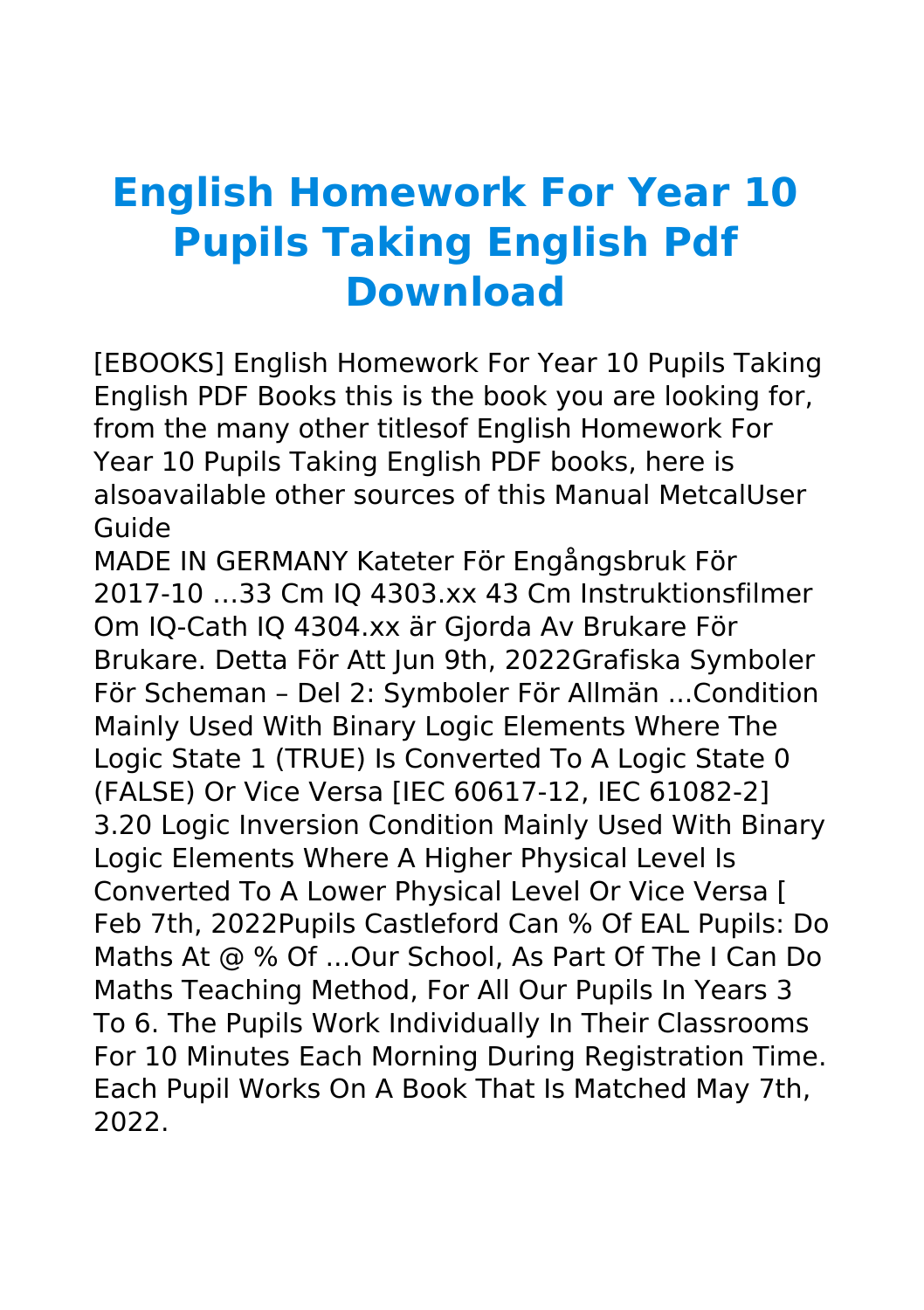Pupils Can : 82 Do Maths Atproportion Of The Pupils Are ...CastlefordPupils Can Do Maths Atproportion Of

The Pupils Are From A White British Heritage And Smaller @ Snargh School Details : 82 % Of EAL Pupils: N/A % Of SEN Pupils: 8.5 % Free School Meals: 3.7 Background St Francis Is A Smaller-than-average Primary School With A Reception Class And Three Mixed-year Cla May 1th, 2022Year 1 Year 2 Year 3 Year 4 Year 5 Year 6 - Willows PrimaryScience Curriculum Key Vocabulary Year 1 Year 2 Year 3 Year 4 Year 5 Year 6 Animals Including Humans Fish, Reptiles, Mammals, Birds, Amphibians (+ Examples Of Each) Herbivore, Omnivore, Carnivore, Leg, Arm, Elbow, Head, Jan 8th, 2022EYFS Year 1 Year 2 Year 3 Year 4 Year 5 Year 6Chalk Or Charcoal. I Can Paint And Make Things I Have Seen, Remembered Or Imagined. Possible Outcome An Abstract Image Demonstrating Pencil Control And A Range Of Tones Using Pencil Colour. Y3/4 Artist Focus Paul Cezanne Mediums Observational Still Life Pencil Drawing (beginning With Natural Items Found Outside Like Leaves Etc). Pencil Sketching Jun 11th, 2022.

Year 1 Year 2 Year 3 Year 4 Year 5 Year 6Stretch, Swing, Turn, Twist. Curl, High, Low, Fast, Slow, Compose, Choose, Select, Emotions, Canon, May 4th, 2022Year 7 Year 8 Year 9 Year 10 Year 11 English • Midsummer's ...Revision Activity [12 Pages] An Inspector Calls Workbook [26 Pages] • Macbeth Workbook [23 Pages] •A Christmas Carol Workbook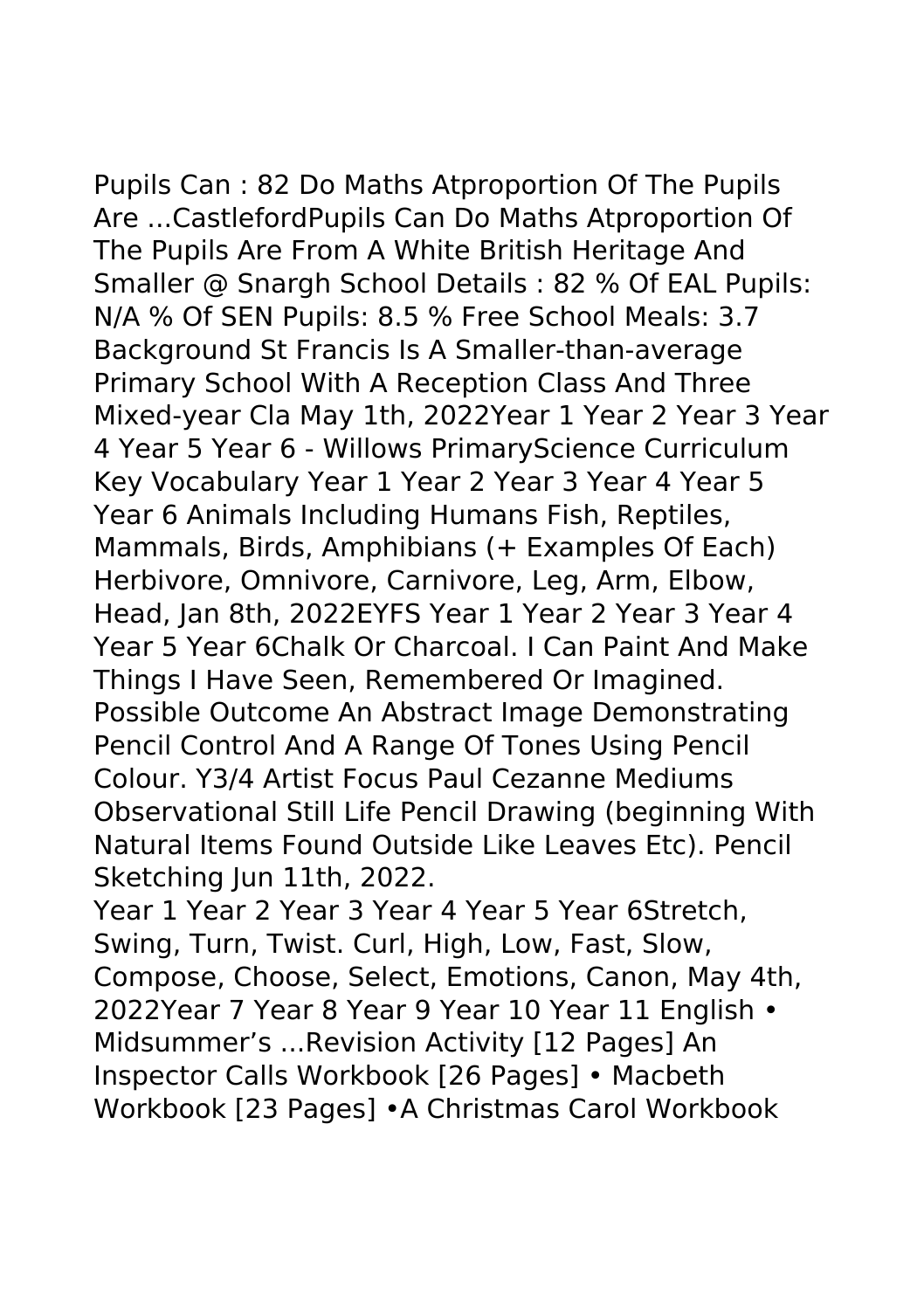[22 Pages] Exam Questions And Strategies Booklet • Language Papers 1&2 WTM Booklets Maths ••Foundation Maths Workbook [25 Pages] •Higher Maths Workbook [ Jun 1th, 2022Homework! Oh, Homework! By Jack Prelutsky Homework! …Homework! Oh, Homework! • Task 9 Homework! Oh, Homework! By Jack Prelutsky Homework! Oh, Homework! I Hate You! You Stink! I Wish I Could Wash You Away In The Sink, If Only A Bomb Would Explode You To Bits. Homework! Oh, Homework! You're Giving Me Fits. I'd Rather Take Baths With A Man-eating Shark, Or Wrestle A Lion Alone In The Dark, Eat ... Feb 3th, 2022. Maths Progression Menu Year 1 Year 2 Year 3 Year 4 Year 5 ...Remainders As Whole Number Remainders, Fractions, Or By Rounding, As Appropriate For The Context •divide Numbers Up To 4 Digits By A Two-digit Number Using The Formal Written Method Of Short Division Where Appropriate, Interpreting Remainders According To Context Problems (x/÷) •solve On Mar 4th, 2022YEAR 7 YEAR 8 YEAR 9 YEAR 10 YEAR 11• Elizabethan England And The • Elizabethan Society And Development Of Civil Rights ... • Customs And Festivals Life At School And College Holidays • Education Post-16 • Healthy Lifestyle • Marriage And Partnershi May 15th, 2022DRAWING RECEPTION YEAR 1 YEAR 2 YEAR 3 YEAR 4 YEAR 5 …(fine Art, Emotions) • Can Draw With An Increasingly Confident Awareness Of The 2D And 3D Geometric Forms That Comprise Forms And Objects. • Can Draw And Shade Basic 2D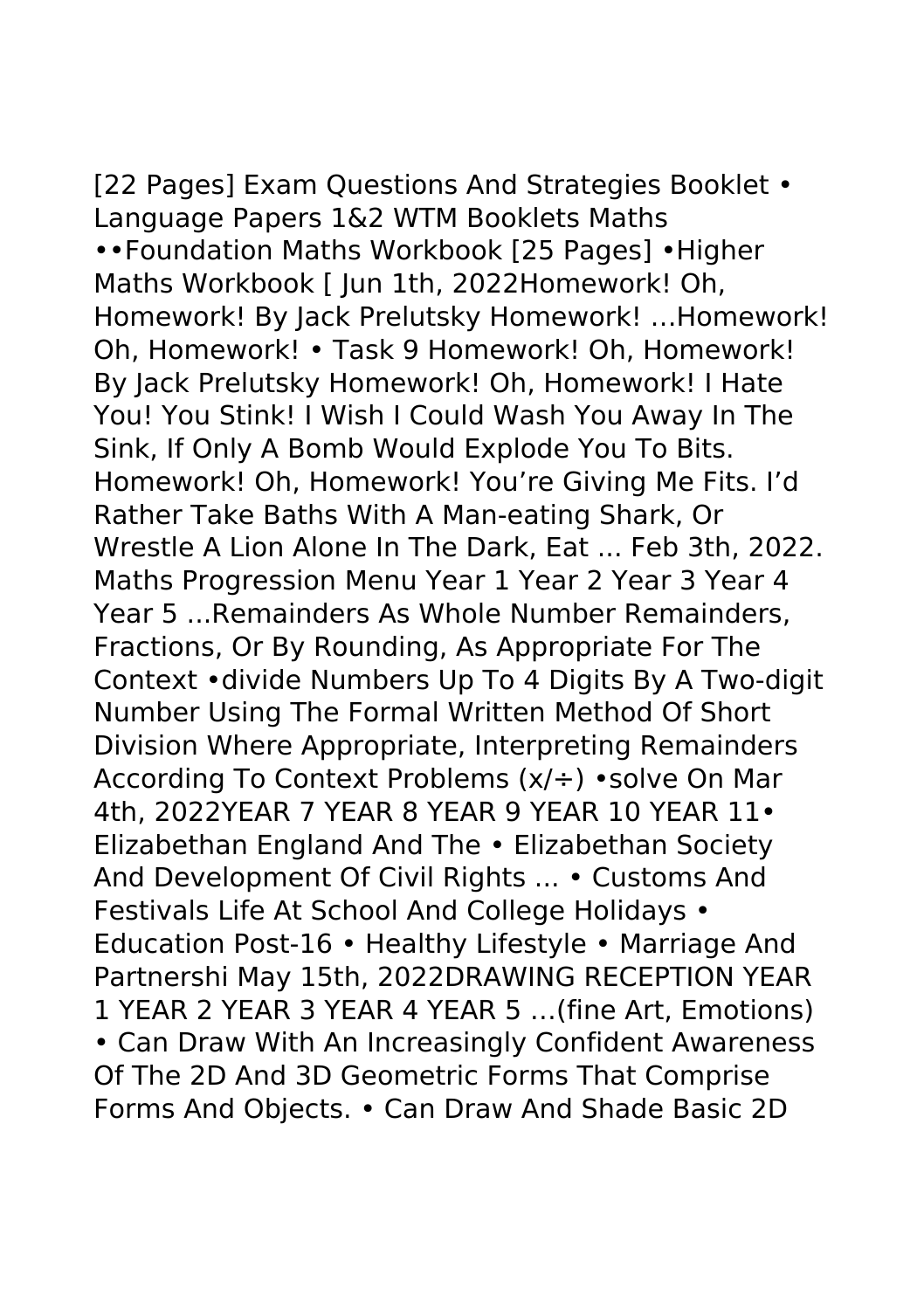And 3D Shapes And Forms Neatly And Evenly, Blending Tones From Light To Dark Smoothly. • They Control The Amount Of Force And Pressure When Drawing To Understand The Jan 1th, 2022.

Books For Teachers Of 5-13 Year Old PupilsSchool Mathematics Project Texts And Teachers' Guides Cambridge P. G. Scopes Mathematics In Secondary Schools: A Teaching Cambridge Approach P. L. Seaborne An Introduction To The Dienes Mathematical University Of London Press Programme D. Thyer And J. Maggs Teaching Mathematics To Young Children Holt, Rinehart & Winston List C (2-9 Mentions) Jun 10th, 2022Outwood Primary Year 6 Pupils Eligible For PP In Our ...• SLT To Monitor Through Learning Walks And Book Scrutinies. • Pupils Eligible For PP Identified As High Ability Make As Much Progress As 'other' Pupils Across Both Key Stages In Maths, Reading And Writing. Motor Ski Jun 13th, 202222 March 2021 Dear Year 11 Pupils, Parents And Carers ...Tuesday 11th May 1&2 Maths (Non-Calculator) 3&4 PE Wednesday 12th May 1&2 Science – Biology 3&4 DT Thursday 13th May 1&2 Music 3&4 English Literature Friday 14th May 1&2 Computer Science 3&4 Geography Monday 17th May 1&2 Sci Apr 10th, 2022.

Mathematical Challenges For Able Pupils Year 6 A Counting ...There Are 22 Different Solutions. Eleven Of The Solutions Are As Follows: Eleven More Solutions Are Formed By Changing Over The Two Digits In The Topright And Bottom Left Boxes. Learning Objective: •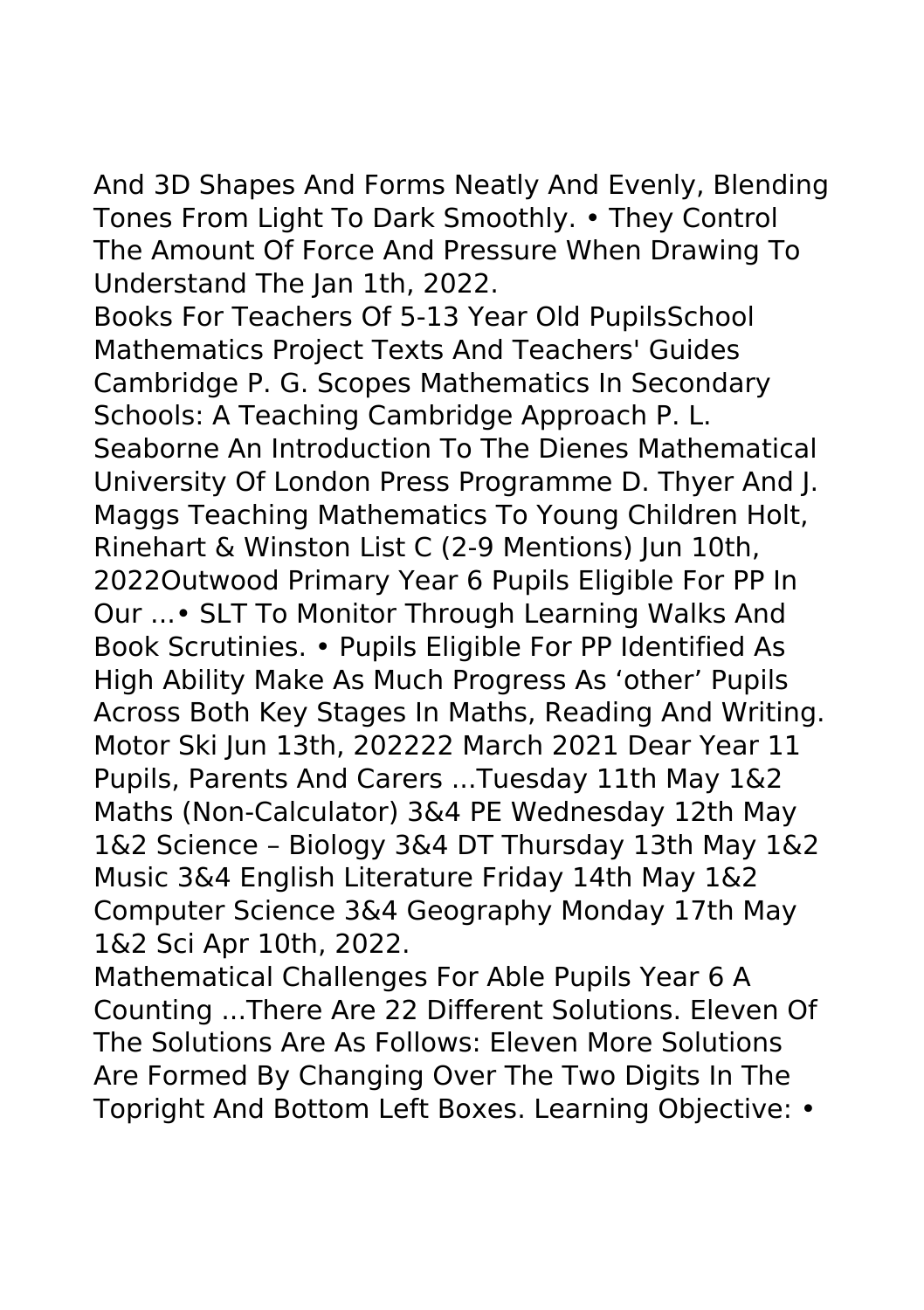Solve Mathematical Problems Or Puzzles. • Know Wha Jun 11th, 2022Post 16 Online Resources For Year 11 PupilsBacup And Rawtenstall Grammar School Organisation Overview We Are A Large School Sixth Form Offering A Level Courses And An Enrichment Programme. As An 11-18 School, We Offer Support And Pastoral Structure Students Will Be Familiar With. Jun 10th, 2022Thursday 14th October (for Pupils Only) Early Years, Year ...Oct 01, 2021 · Staying Healthy At Harriers At Harriers, We Encourage Our Pupils And Families To Enjoy A Healthy Lifestyle And Healthy Eating. If Your Child Is Bringing In A Packed Lunch, Please Try To Provide A Balanced Meal And Avoid Large Chocolate Bars, Nuts And Crisps. Healthy Snacks Such As Fruit Are V May 2th, 2022.

Math: Study Skills, Note Taking Skills, And Test Taking ...Math: Study Skills, Note Taking Skills, And Test Taking Strategies Math ... Write Down The Math Problem And Each Step In The Solution Using Math Symbols. Next To Each ... Picture Your Brain Like A Giant Filing Cabinet Full Of File Folders And The Hard Jan 11th, 2022Taking Other Medicines While You Are Taking HYTRIN Things ...Plan To Become Pregnant Or Breastfeeding. Your Doctor Can Discuss With You The Risks And Benefits Involved. The 'first Dose Effect' Of HYTRIN. HYTRIN May Cause A Marked Fall In Blood Pressure After The First Dose. This May Cause Dizziness Or Fainting In Some Patients. To Help Avoid This, T Jun 11th, 2022Taking Care Of Bruises: For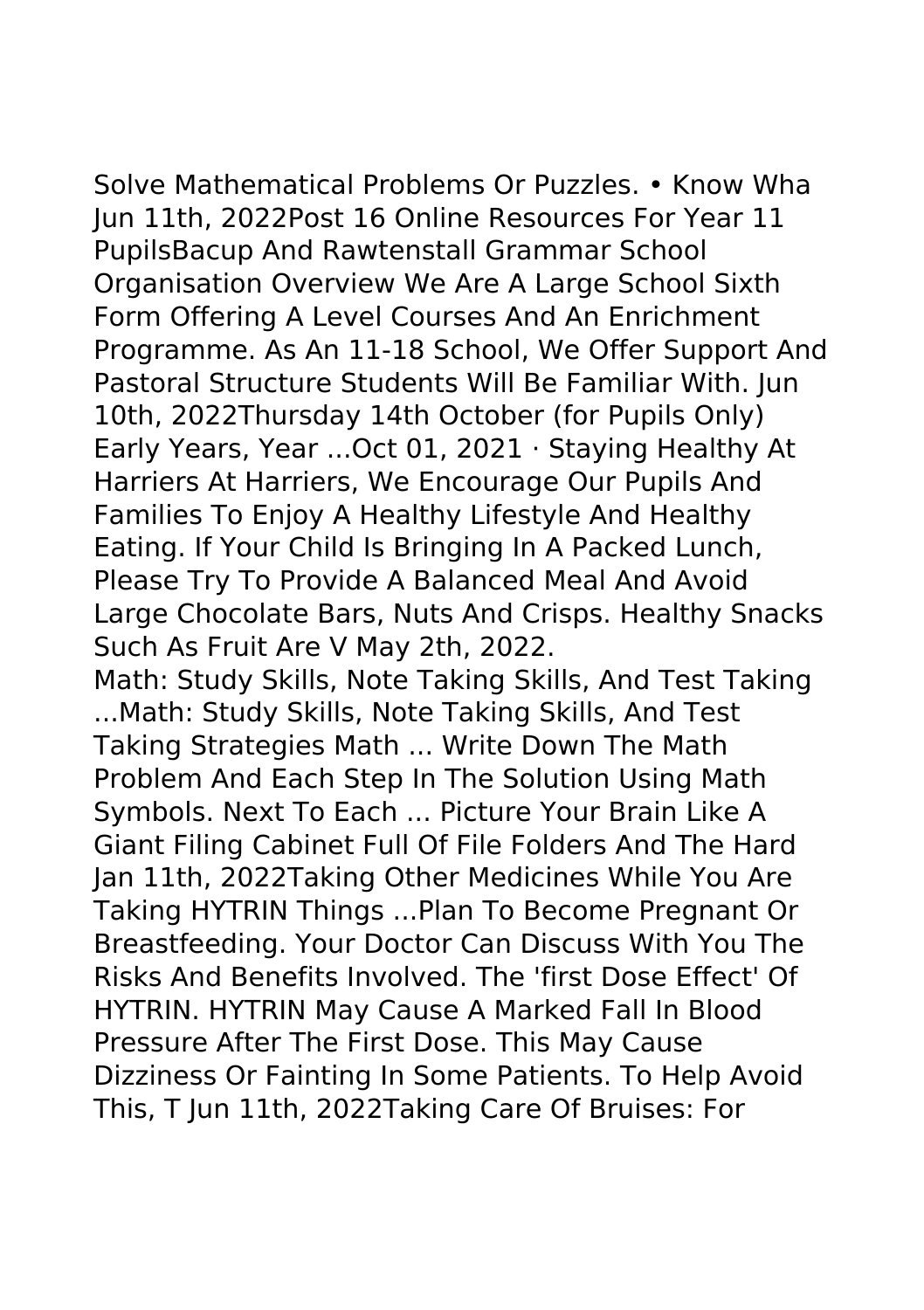People Taking Blood Thinners3. Elevate The Bruised Area On Pillows While Applying Ice And Anytime You Are Sitting Or Lying Down. Try To Keep The Jan 3th, 2022.

NOTE-TAKING, STUDYING, AND TEST-TAKING: A …Test Scores Are Extremely Important Determinants Of Grades In Most Courses. This Manual Will Help You To Earn The Highest Test Scores That Are Possible For You. Although Some Tips On How To Take Tests Are Given, Most Tests Are Passed Or Failed Long Before You Enter A Classroom On Exam Day. Thus, The Tips Feb 18th, 2022English As An Additional Language Pupils AndEnglish With Their Children At Home. Track The Pupil's Progress Carefully Using EDS's EAL Language Descriptors And If They Continue To Make Little Progress In Learning English, An Assessment Of The Use Of Their First Language May Be Needed As They May Have Language And/or Learning Difficulties. A Child In My Class Is Not Making Progress With Learning English. Should I Tell The Parents To ... Jun 15th, 2022'Good Practice' For Pupils With English As An Additional ...Support The Learning Of Pupils With English As An Additional Language (EAL), Basing These Ideas On University- And School-based Training, Reading, Dialogue And Reflection. For The Purposes Of This Piece Of Research, Postgraduate Student Teachers Training To Teach Pupils Aged 3–11 Were Each Asked To 'picture' One Child With EAL Encountered During Blocks Of School-based Training,